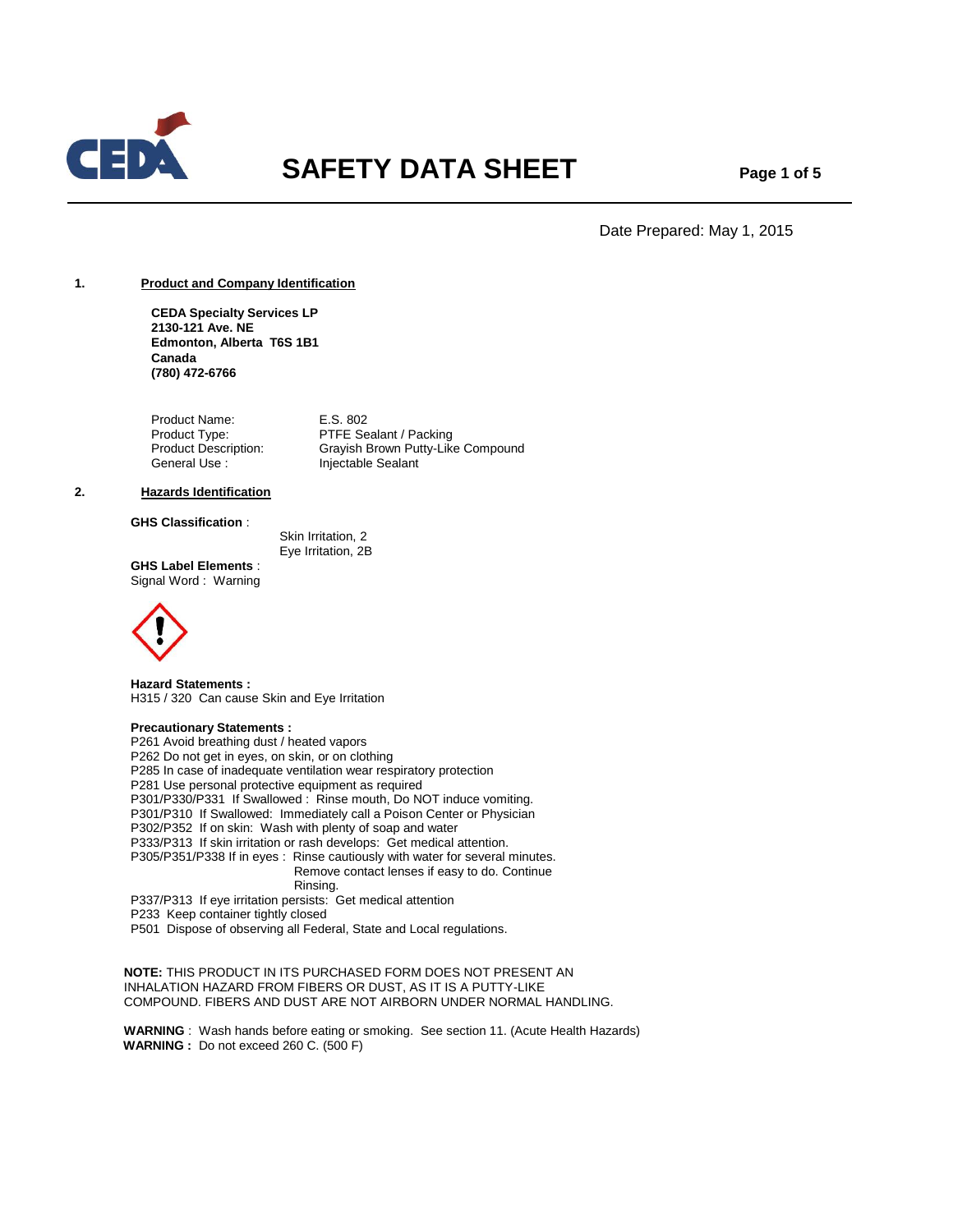# **3. Composition / Information on Ingredients**

| Ingredients                              | CAS No.     | % by weight |  |
|------------------------------------------|-------------|-------------|--|
| PTFE (Polytetrafluoroethylene)           | 9002-84-0   | 50-75       |  |
| Modified Organic Oil*                    | Proprietary | $25 - 50$   |  |
| *Non-Hazardous per OSHA 29 CFR 1910.1200 |             |             |  |

#### **4. First Aid Measures**

| Ingestion:  | DO NOT INGEST. Oral toxicity of mixture not determined.                   |
|-------------|---------------------------------------------------------------------------|
|             | Do NOT induce vomiting.                                                   |
|             | Call a physician or get medical help immediately.                         |
| Inhalation: | Not an inhalation risk unless overheated. Avoid heating above recommended |
|             | temperature limit. Do not exceed 260 C. (500 F)                           |
|             | Skin Contact: Wash with soap and water, consult physician if              |
|             | irritation develops.                                                      |
|             | Eye Contact: Flush with water 15 minutes. If symptoms persist,            |
|             | seek medical attention.                                                   |

# **5. Fire Fighting Measures**

 Recommended Extinguishing Agent: Foam, Dry Chemical, Carbon Dioxide, Water Fog Special Fire Fighting Procedures: Self contained breathing apparatus and protective clothing should be worn in fighting fires involving chemicals. (Professionally Trained Personnel). Hazardous Products Formed by Fire or Thermal Decomposition:

CO, CO2, Hydrogen Fluoride, Carbonyl Fluoride, acid fluorides.

Unusual Fire or Explosion Hazards: None

Compressed Gases: None Pressure at Room Temperature: Does not apply

#### **6. Accidental Release Measures**

Steps to be taken in cases of spill or leak:

> Wear proper personal protective equipment. Remove any sources of ignition from the area and allow hot surfaces to cool. Return uncontaminated material to container and seal container tightly. Dispose of contaminated material or waste. Clean up with mineral spirits.

# **7. Handling and Storage**

Storage: Cool, dry, storage. Store in closed containers

Handling: Avoid contact with skin and eyes. This product in its purchased form does not create an inhalation hazard from fibers or dust. If grinding or sanding or any other process is performed to this compound will cause airborne particles wear appropriate respirator to avoid breathing any dust or vapors. Wear appropriate safety gear as required in work area. Do not exceed 260 C. (500 F)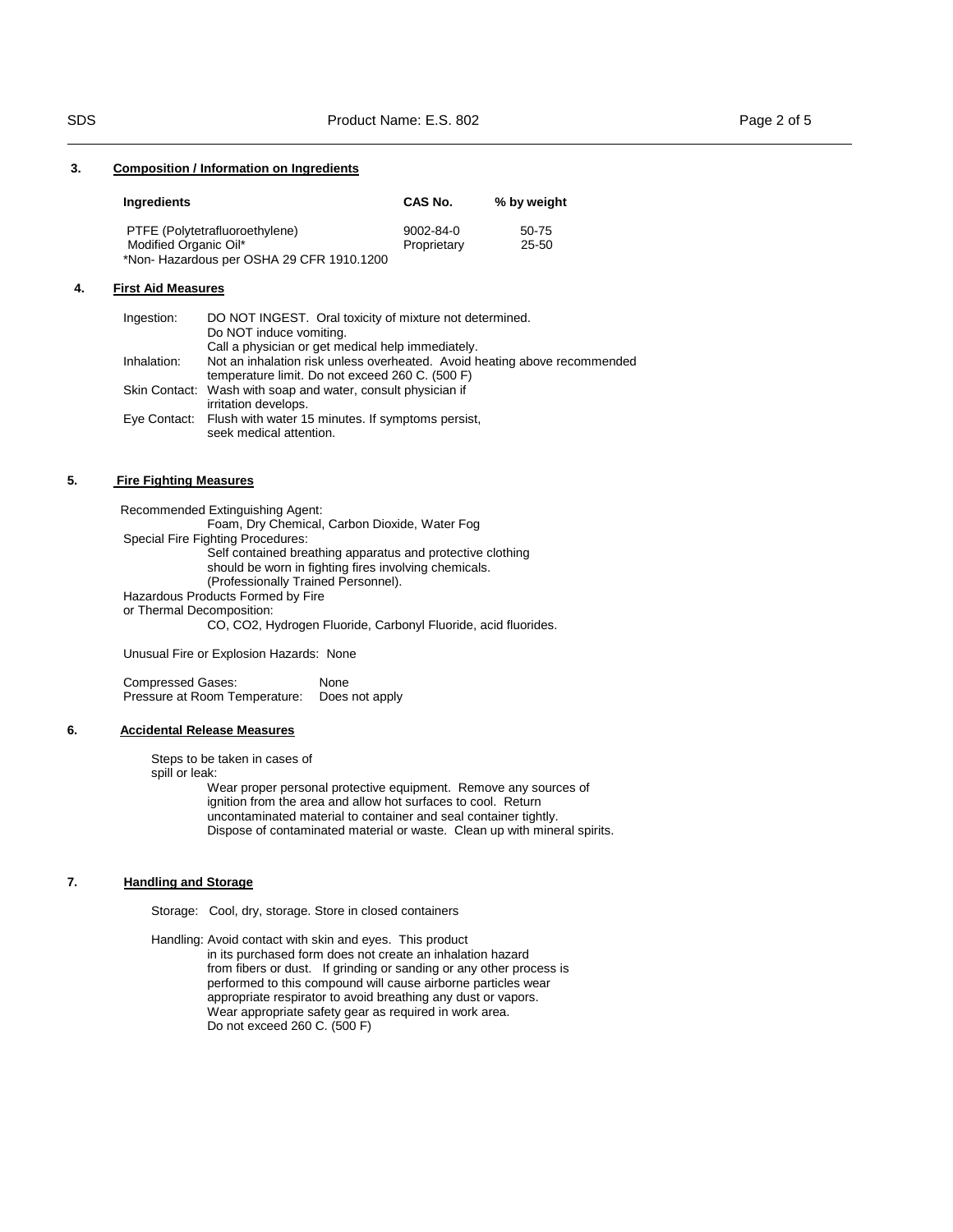# **8. Exposure Controls / Personal Protection**

Exposure Limits

# Ingredients:

| Polytetrafluoroethylene                                                                               |                                                     |       | Acceptable Exposure Limits*<br>10 mg/m3 8 hr TWA (Total Dust)<br>5 mg/m3 8 hr. TWA (Respirable Dust)<br>*AEL is the manufacturers Acceptable Exposure Limit, where governmentally imposed occupational<br>exposure limits are lower than the AEL are in effect, such limits shall take precedence.                                                                  |                      |              |
|-------------------------------------------------------------------------------------------------------|-----------------------------------------------------|-------|---------------------------------------------------------------------------------------------------------------------------------------------------------------------------------------------------------------------------------------------------------------------------------------------------------------------------------------------------------------------|----------------------|--------------|
|                                                                                                       |                                                     | (TLV) | <b>ACGIH</b>                                                                                                                                                                                                                                                                                                                                                        | <b>OSHA</b><br>(PEL) | <b>OTHER</b> |
| Modified Organic Oil                                                                                  |                                                     |       | 5 mg/m3 8 hours TWA (Inhalable Fraction)                                                                                                                                                                                                                                                                                                                            | 5 mg/m3 8 hours TWA  |              |
| Personal Protective Equipment (PPE)<br>Eyes:<br>Skin:                                                 | <b>Safety Glasses</b><br>Chemical resistant gloves. |       | Full face shield recommended. (during injection process)                                                                                                                                                                                                                                                                                                            |                      |              |
| <b>Respiratory Protection:</b>                                                                        |                                                     |       | If necessary, NIOSH approved for organic vapors and dust. If Temp. exceed 250° C<br>use respirator if ventilation is inadequate to maintain HF and Carbonyl Fluoride levels<br>below permissible exposure limit, use a positive pressure air supplied respirator. Air<br>purifying respirators may not provide adequate protection.<br>Do not exceed 260 C. (500 F) |                      |              |
| Other Protective Clothing or Equipment:<br>Work / Hygienic Practices:<br><b>Engineering Controls:</b> |                                                     |       | Coveralls or other protective clothing. Safety equipment as required in area<br>Avoid contact with skin. Wash hands before eating or smoking.<br>Ventilation: Local exhaust if poorly ventilated area or in confined spaces.                                                                                                                                        |                      |              |

# **9. Chemical and Physical Properties**

| Appearance:              | Grayish Brown Putty-Like Compound                 |
|--------------------------|---------------------------------------------------|
| Odor:                    | No Odor                                           |
| pH:                      | 6.6                                               |
| Solubility in Water:     | <b>NIL</b>                                        |
| Specific Gravity:        | 1.72 (compressed) $(H2O = 1)$                     |
| <b>Evaporation Rate:</b> | Not Applicable                                    |
| Boiling Point:           | Not Applicable                                    |
| Melting Point:           | Not Applicable                                    |
| Vapor Pressure:          | Not Established                                   |
| Vapor Density:           | Not Established                                   |
| <b>VOC Content:</b>      | None (under 260 C)                                |
| Flash Point:             | Greater than 400 F.<br>Method: Cleveland Open Cup |
|                          |                                                   |

Flammable Limits: LEL: Not Established UEL: Not Established

# **10. Stability and Reactivity**

| Stability:                | Stable                                                                                                             |
|---------------------------|--------------------------------------------------------------------------------------------------------------------|
| Hazardous Polymerization: | Will not occur                                                                                                     |
| Hazardous Decomposition   |                                                                                                                    |
| Or By-Products:           | CO, CO2, Hydrogen Fluoride, Carbonyl Fluoride, acid fluorides.                                                     |
| Incompatibility:          | Strong Oxidizers like Fluorine and related compounds. Can react<br>with finely divided aluminum and metal powders. |
|                           |                                                                                                                    |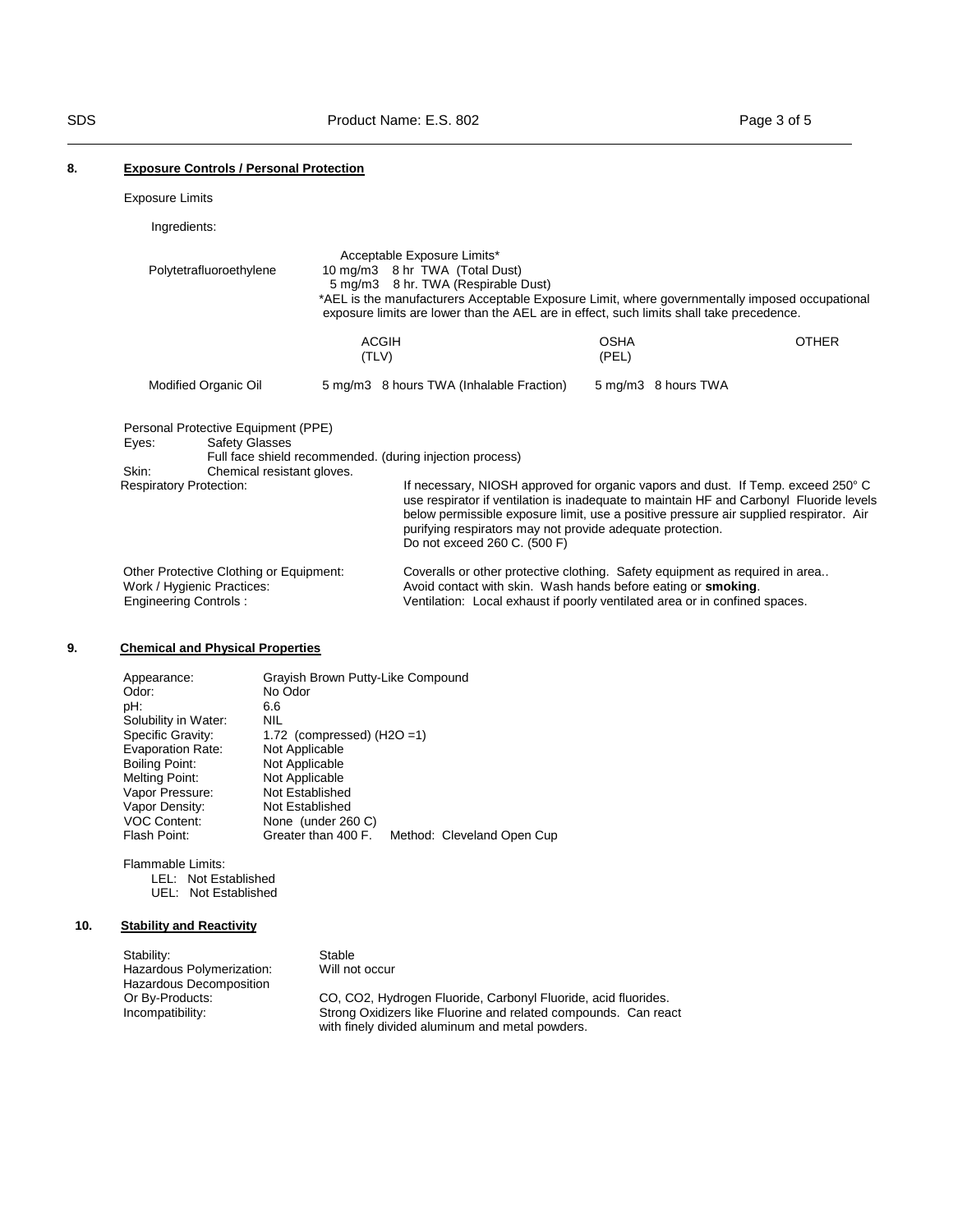## **11. Toxicology Information**

| Primary Routes of Entry:<br>Signs and Symptoms of Overexposure: |                                                            | Inhalation and contact.<br><b>Inhalation:</b> Dust can cause respiratory irritation.<br><b>Eyes:</b> Redness and discomfort<br><b>Skin:</b> Dryness, irritation, redness and itching.                                                                                                                                                                    |
|-----------------------------------------------------------------|------------------------------------------------------------|----------------------------------------------------------------------------------------------------------------------------------------------------------------------------------------------------------------------------------------------------------------------------------------------------------------------------------------------------------|
| <b>Existing Conditions Aggravated</b><br>by Exposure:           |                                                            | None Known                                                                                                                                                                                                                                                                                                                                               |
| Carcinogenicity<br>NTP:                                         |                                                            | None present at 0.1% or greater                                                                                                                                                                                                                                                                                                                          |
| IARC:                                                           |                                                            | None present at 0.1% or greater                                                                                                                                                                                                                                                                                                                          |
| <b>OSHA Regulated:</b>                                          | NO.                                                        |                                                                                                                                                                                                                                                                                                                                                          |
|                                                                 |                                                            | Toxicity: (Not a toxicity hazard in purchased state and under recommended temperature limits)                                                                                                                                                                                                                                                            |
| Skin:<br>Ingestion: :<br>(PTFE Only)                            | (Modified Organic Oil only)<br>(Modified Organic Oil only) | Toxicity: LD50>2000 mg/kg Rabbit<br>Toxicity: LD50>5000 mg/kg Rat<br>Toxicity: $LD50 > 11,280$ mg/kg, Rat                                                                                                                                                                                                                                                |
| Acute Health Hazards:                                           | Skin:<br>Inhalation:                                       | Defatting of the skin, Dryness and Irritation<br>None expected when used within prescribed recommended temperature range.<br>The thermal decomposition vapors of fluorinated polymers (PTFE above 330 C)<br>may cause polymer fume fever with flu-like symptoms in humans, especially when<br>smoking contaminated tobacco. Do not exceed 260 C. (500 F) |

Chronic Health Hazards: None Known

**NOTE**: THIS PRODUCT IN ITS PURCHASED FORM DOES NOT PRESENT AN INHALATION HAZARD FROM FIBERS OR DUST, AS IT IS A PUTTY-LIKE COMPOUND. FIBERS AND DUST ARE NOT AIRBORN UNDER NORMAL HANDLING.

# **12. Ecological Information**

PTFE is essentially inert to the environment. PTFE does not decompose in landfills and therefore does not release toxic degradation materials into the ecosystems. PTFE is not toxic to aquatic life. The modified organic oil in this product shows a high bioaccumulation potential.

# **13. Disposal Considerations**

RCRA 40 CFR 261 Classification : This product as purchased does not fall under current US EPA RCRA definitions of Hazardous Waste.

It is recommended that if this product in its purchased form is going to become a waste, that it be disposed of by a licensed waste disposal company, observing all Federal, State and Local regulations. Due to the inherent thermal resistance of PTFE and its components it is usually not incinerated. Recycle or landfills are preferred options. Incinerate only if incinerator is capable of scrubbing out Hydrogen Fluoride and other acid combustion products. Additionally, certain state regulations could affect whether a material is considered a hazardous waste upon disposal. It must also be noted that a material can become a hazardous waste if it is mixed with or comes in contact with a hazardous substance during use. Under RCRA it is the responsibility of user of a product to determine at the time of disposal, whether a material should be classified as a hazardous waste.

# **14. Transport Information**

DOT (49 CFR 172): Not Regulated

IATA : Not Regulated

Liquid / Solid (per ASTM D 4359-90) : Material is a solid